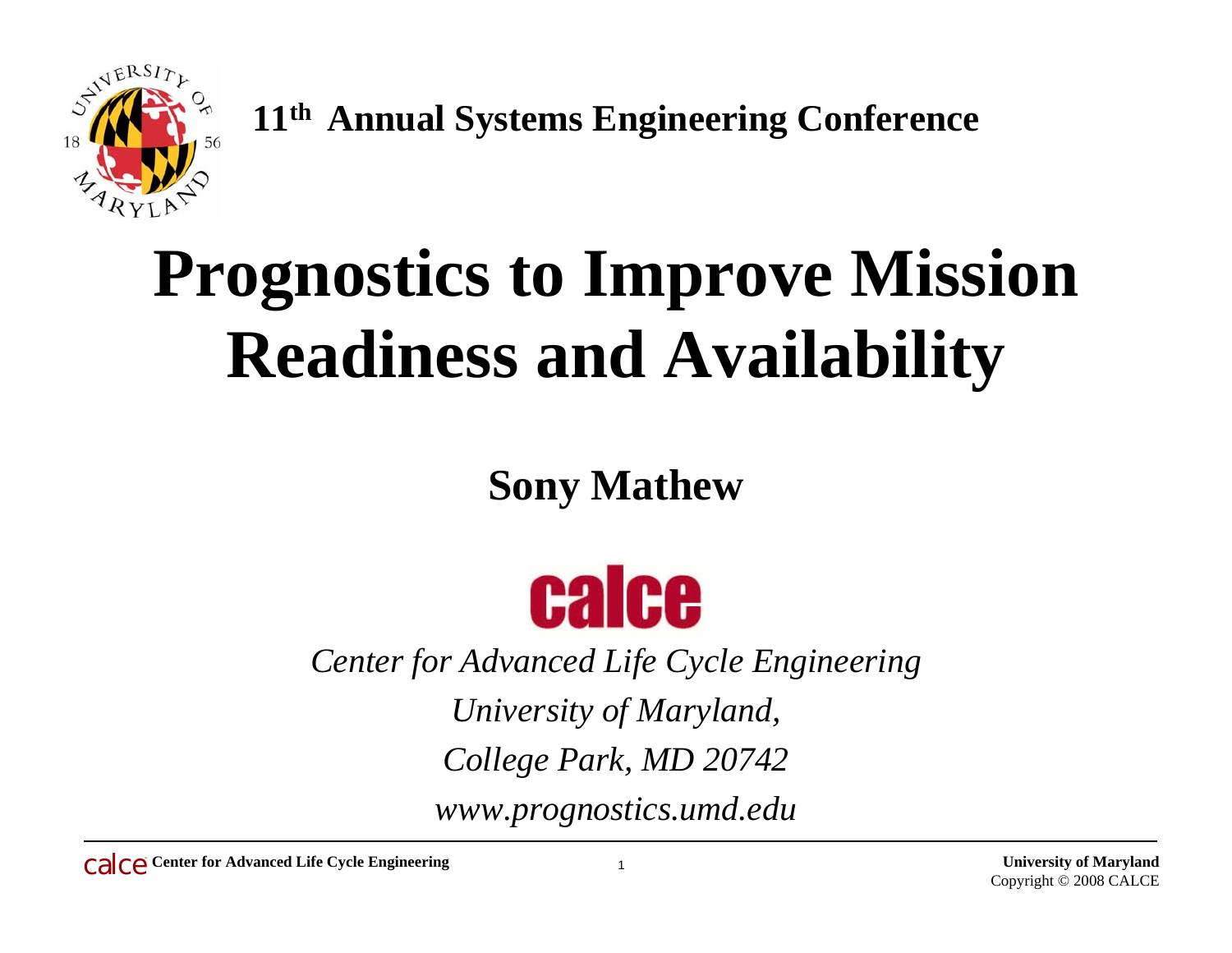#### **Mission Readiness and Availability**

- Mission readiness of a product is a measure of the time needed for a product to be in full operational state.
- Mission readiness is directly proportional to the products availability to the customer.
- Availability is the probability that a product will in operational state at a given time.

 $A\text{validility} = U\text{ptime}/(U\text{ptime} + D\text{ovntime})$ 

- •Lower the down-time, higher will be the availability.
- $\bullet$  Product maintenance and logistics play a major role in ensuring more availability and better mission readiness of the product.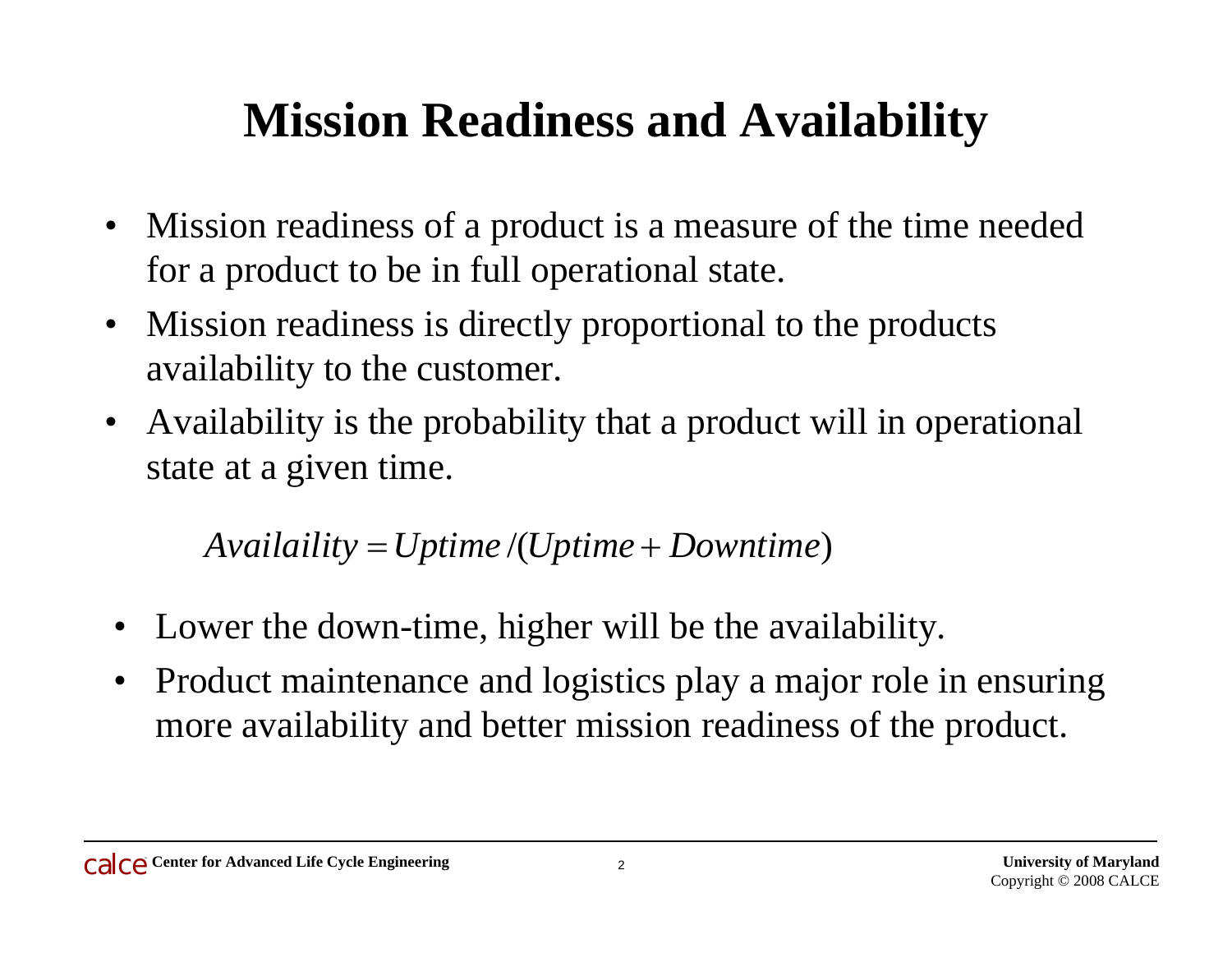#### **Useful Terms**

- $\bullet$  **Health:** A product's health is the general state of the product with respect to the expected normal operating condition.
- • **Health monitoring:** a process of measuring and recording the extent of deviation and degradation from a normal operating condition
- **Prognostics**: the process of predicting the future health of a product by analyzing the recorded deviation or degradation.
- $\bullet$  **CBM** (Condition-Based Maintenance): is a preventive and predictive approach to maintenance based upon the evidence of need.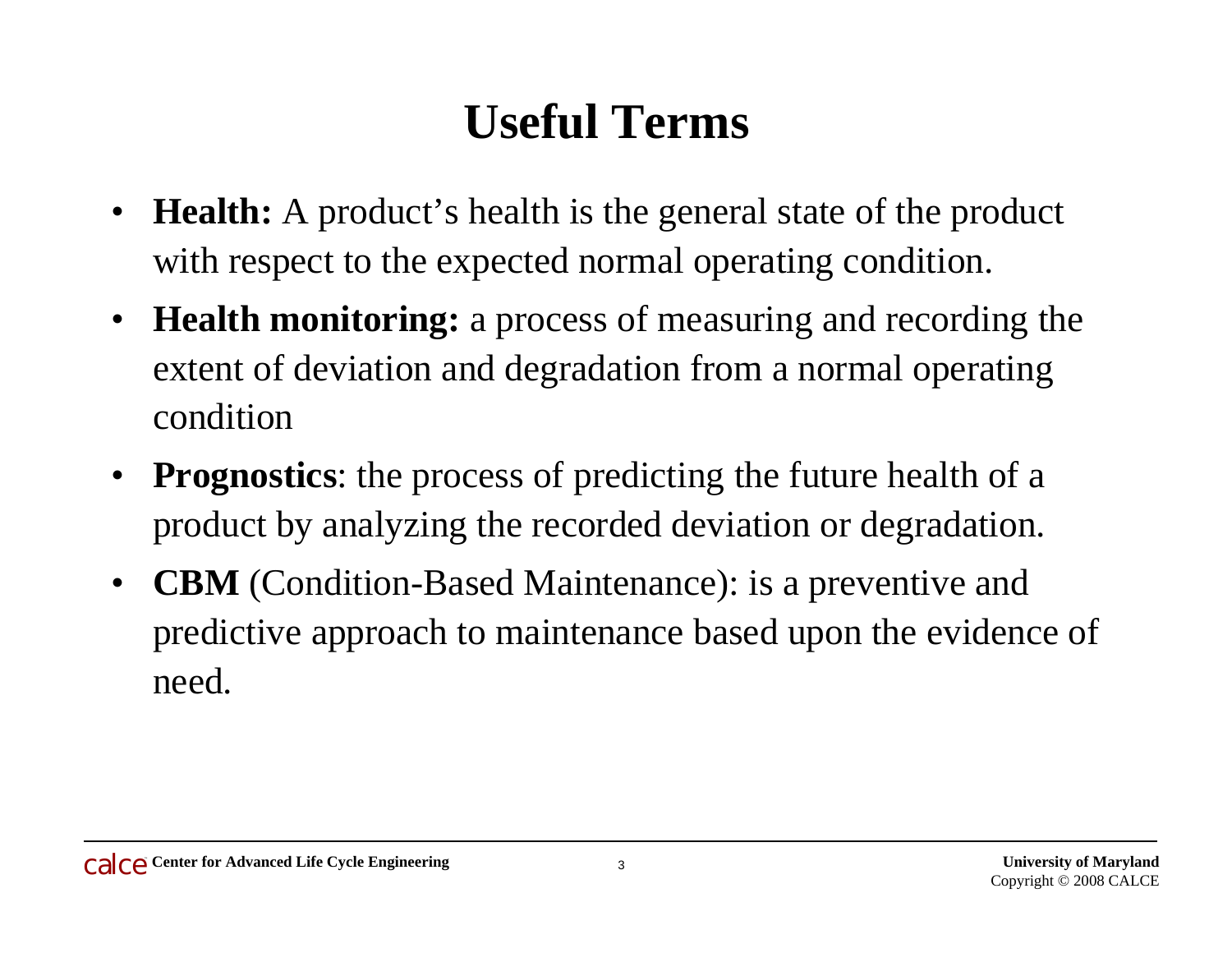#### **Condition Based Maintenance (CBM)**

The objective of CBM is to assess a product's health during operation and determine if and when maintenance is needed.

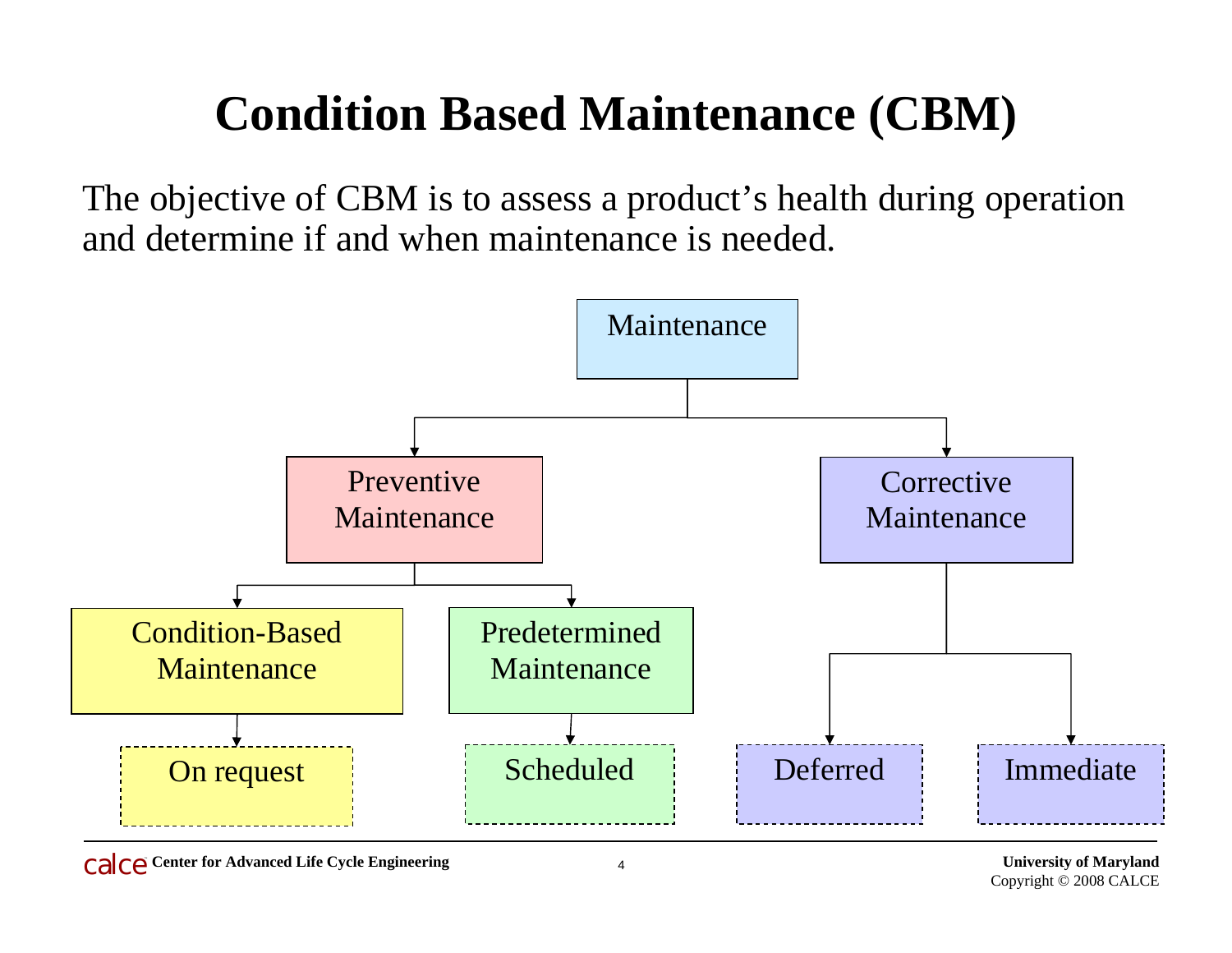#### **Outcomes of Maintenance Decisions**

| <b>Corrective</b>                                       | <b>Predetermined</b>                                                                                                                                         | <b>CBM</b>                                                                                                                                                            |
|---------------------------------------------------------|--------------------------------------------------------------------------------------------------------------------------------------------------------------|-----------------------------------------------------------------------------------------------------------------------------------------------------------------------|
| <b>Unanticipated</b><br><b>Failure</b>                  | <b>Regular</b><br><b>Maintenance</b>                                                                                                                         | <b>Health</b><br><b>Monitoring</b>                                                                                                                                    |
| • Hazardous<br>• Costly<br>• Unscheduled<br>maintenance | • Must inspect,<br>repair or replace<br>after fixed time or<br>operational interval<br>• Can be costly<br>• Can induce failures<br>• Increased down-<br>time | • Maintenance is<br>forecasted<br>• Continuous monitoring<br>of health can decrease<br>down-time<br>• Product sustainment,<br>and re-use options can<br>be determined |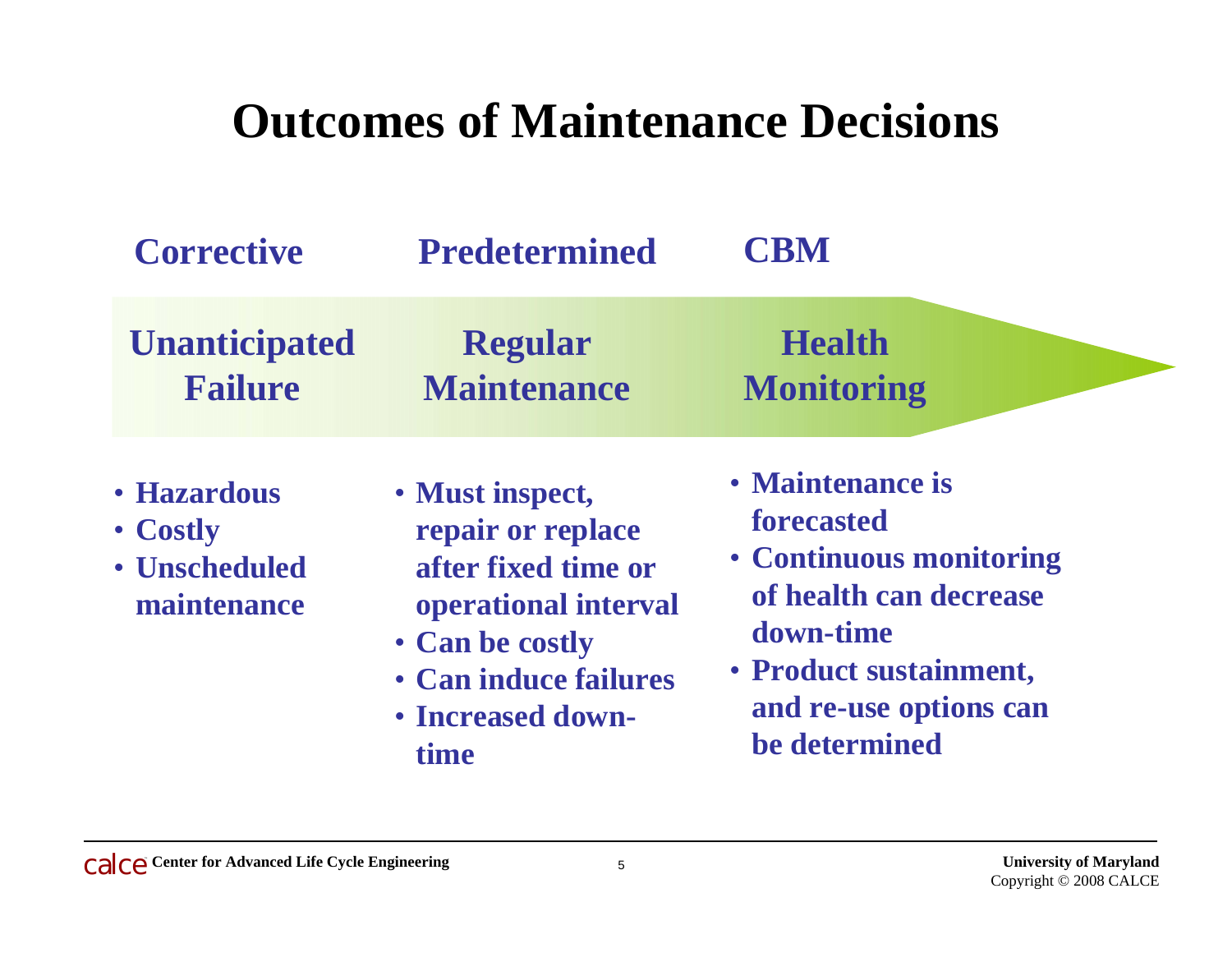#### **Prognostics for CBM**

- One of the key enablers of CBM is the development of the PHM technology.
- PHM assesses and quantifies the extent of deviation or degradation from an expected normal operating condition.
- A symptom of impending failure or anomalous behavior can be identified with the aid of health monitoring and prognostics techniques.
- Knowledge of prognostic distance allows informed logistics and maintenance decisions.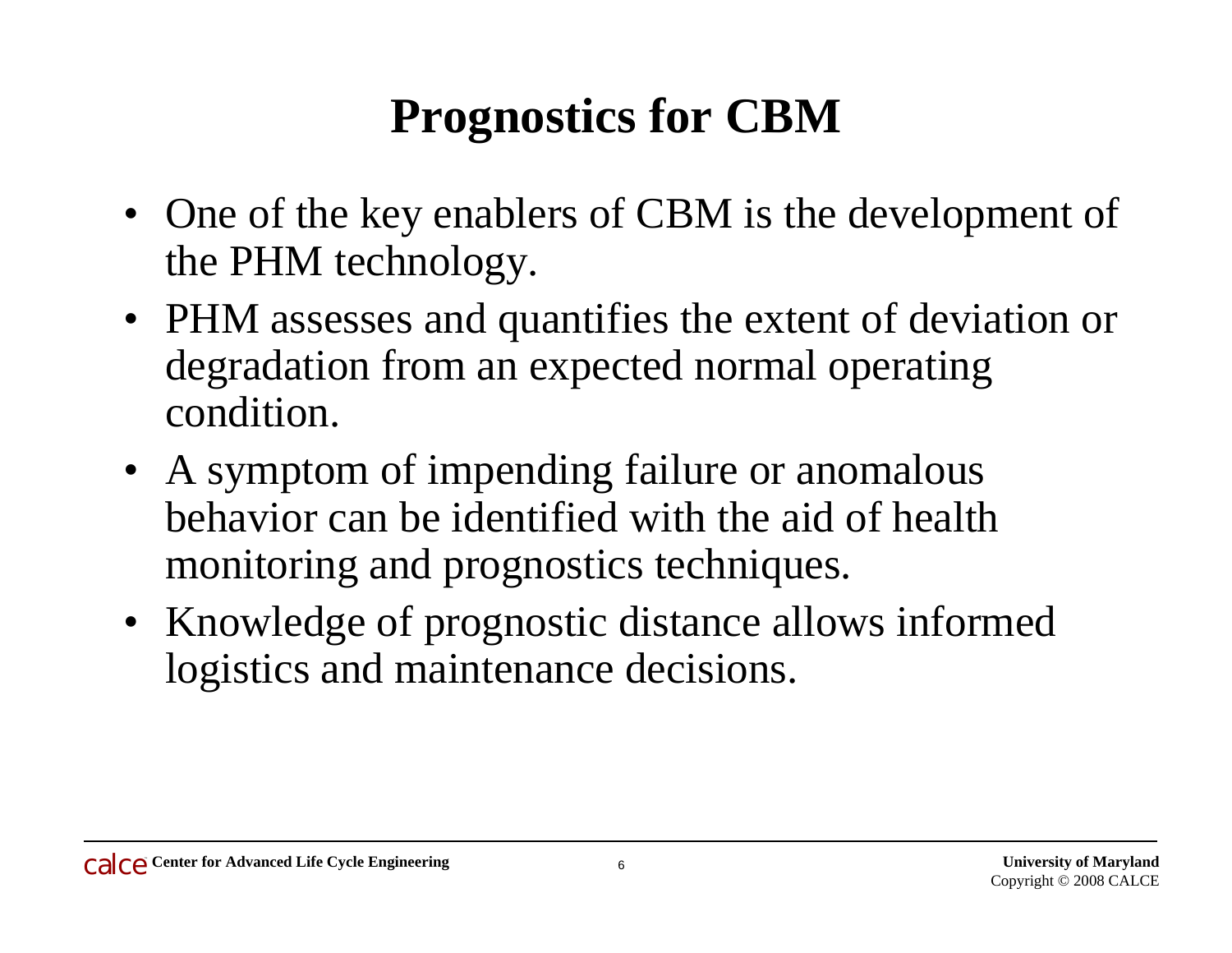## **Why PHM?**

- Provide an early warning of failures
- Forecast maintenance as needed: avoid scheduled maintenance and extend maintenance cycles [condition based maintenance]
- Predict the product's reliability
- Assess the potential for life extensions
- Provide efficient fault detection and identification, including evidence of "failed" equipment found to function properly when re-tested (no-fault found).
- Improve future designs and qualification methods
- Reduce amount of redundancy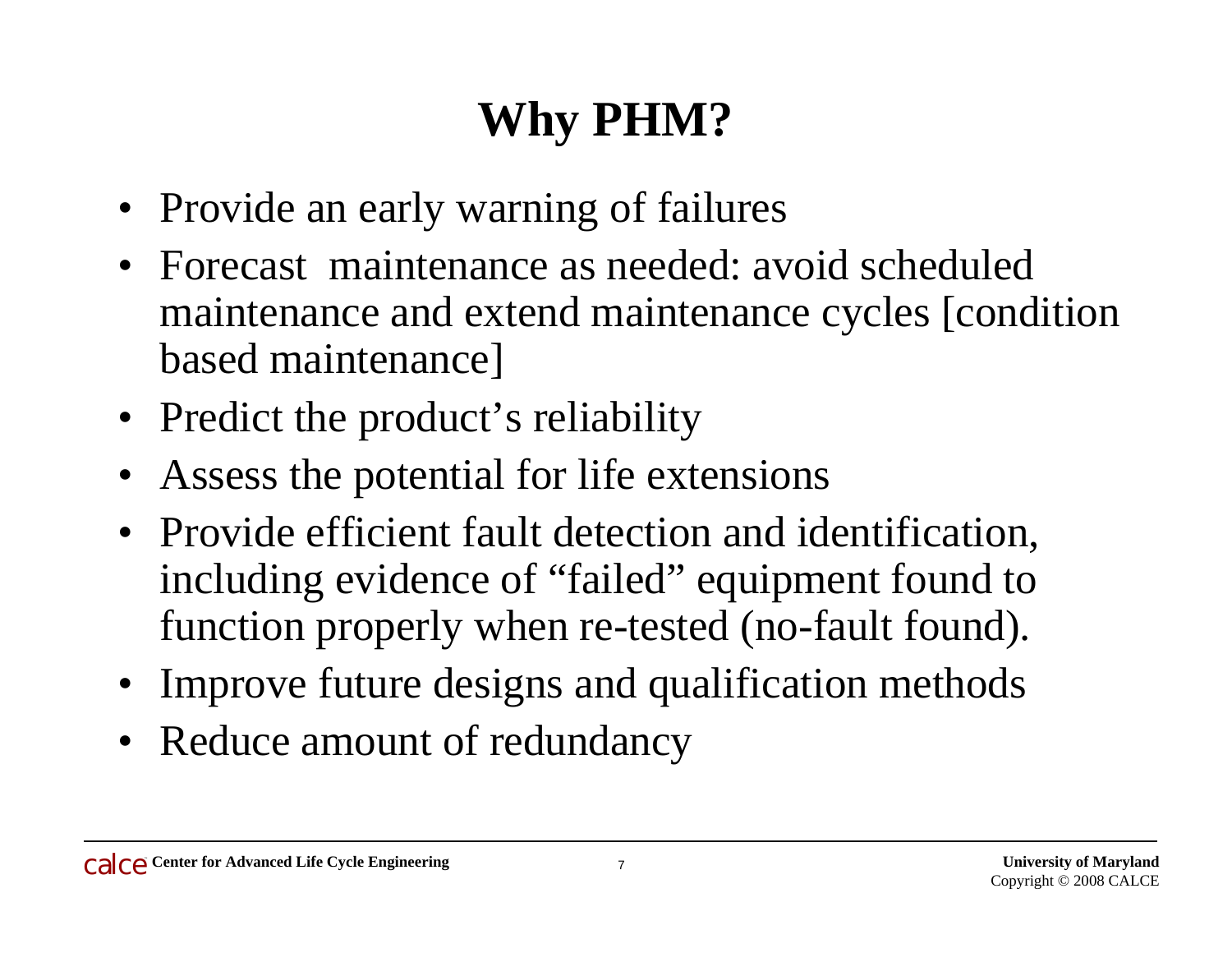# **CALCE Approach**

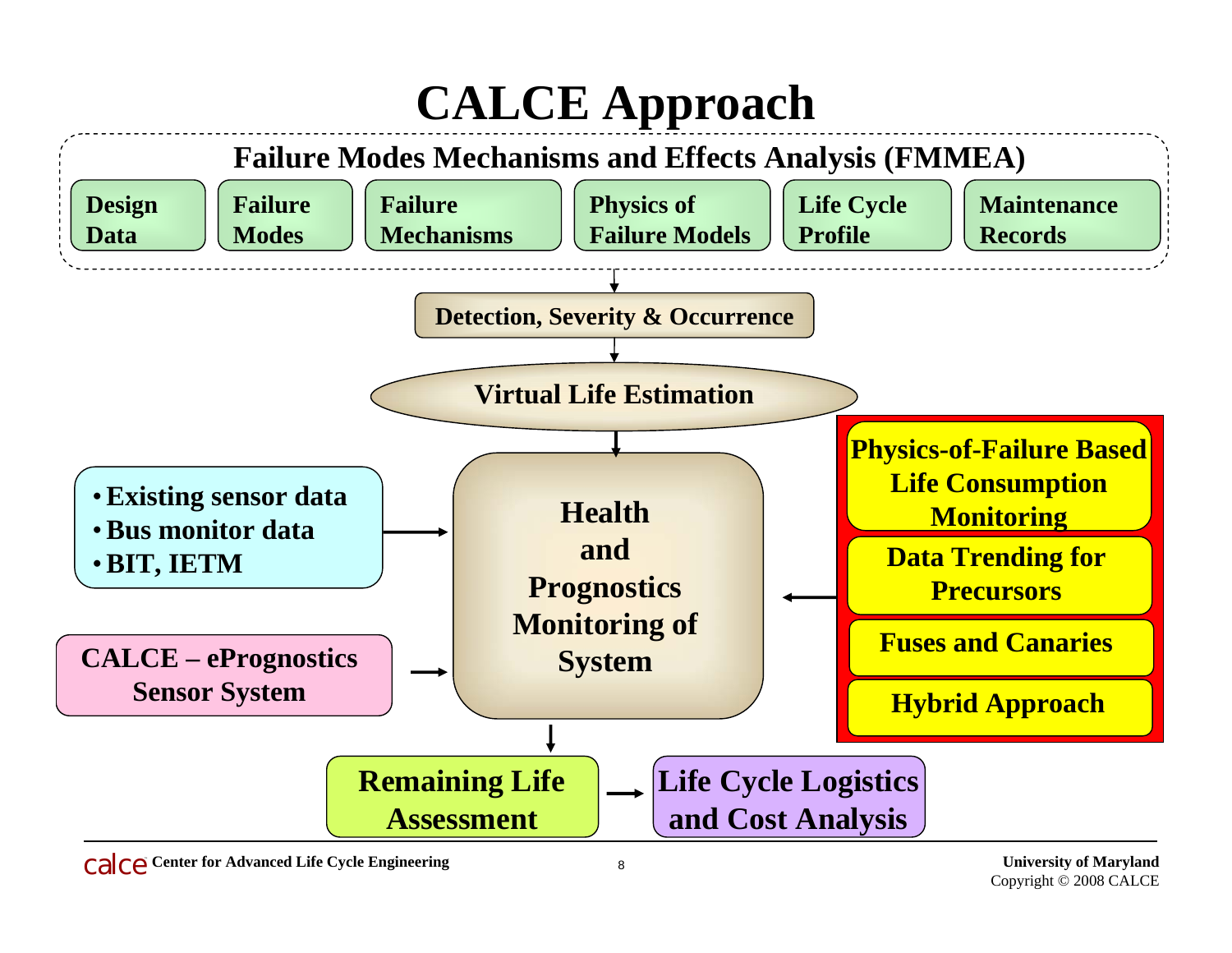#### **CALCE PoF based PHM Methodology**

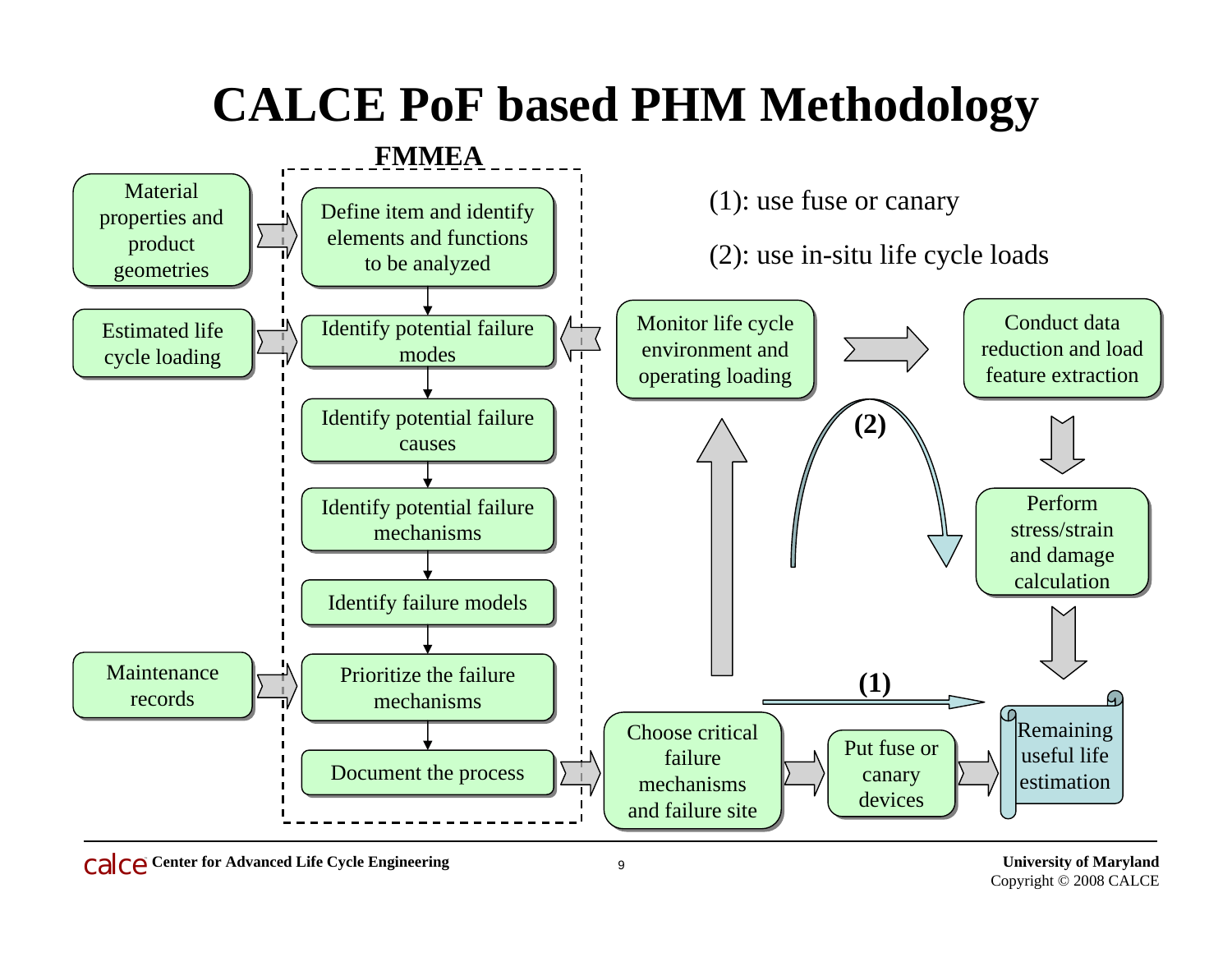## **Predicting Remaining Life Based on Physics of Failure (1/2)**



Monitored environmental and operating conditions of test board

Simplified data (e.g., data reduction, and cycle counting) Performed physicsof-failure based stress and damage assessment

Obtained the remaining life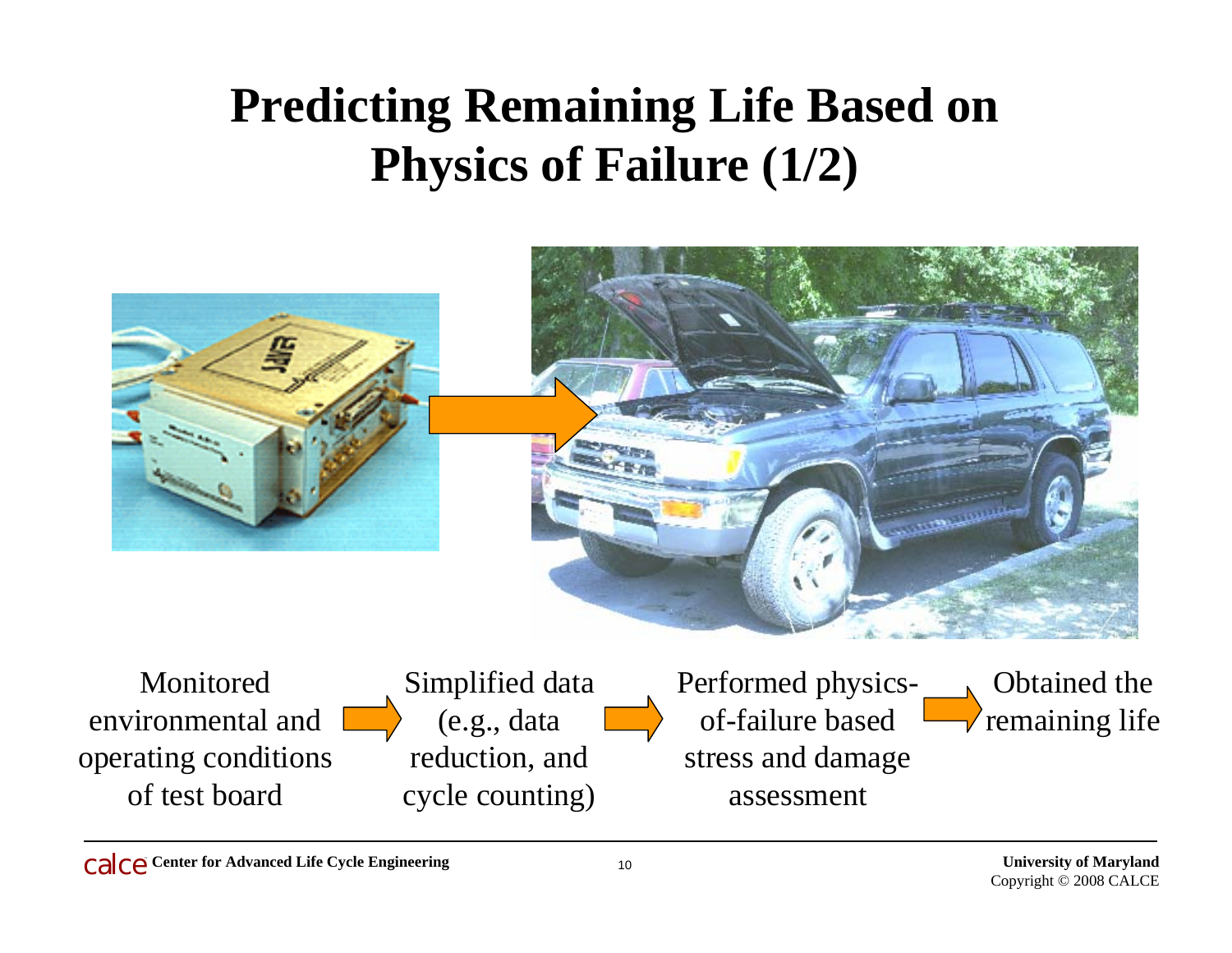#### **Predicting Remaining Life Based on Physics of Failure (2/2)**

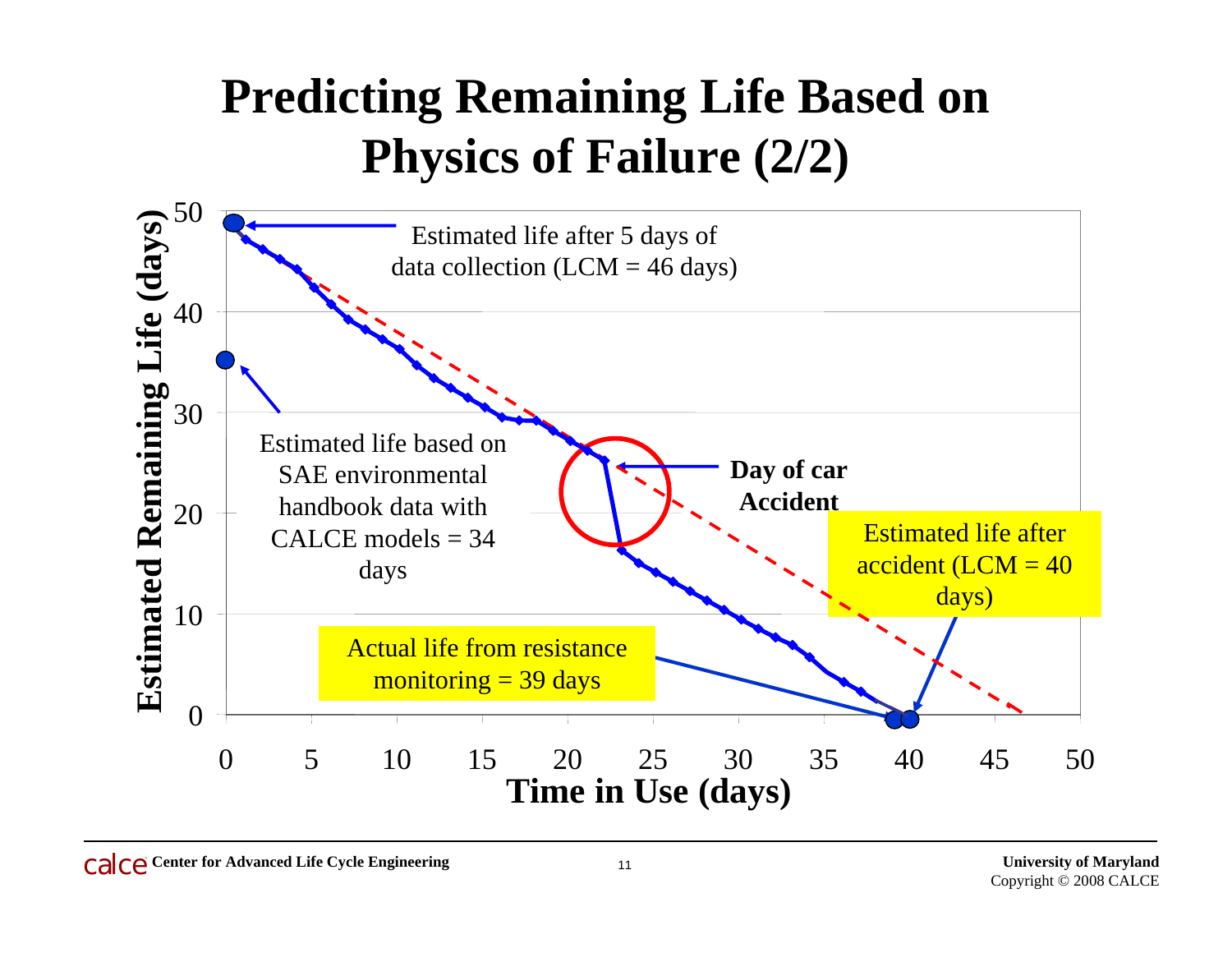## **Remaining Life Assessment of NASA Space Shuttle Remote Manipulator System (SMRS) Electronics**



- The SRMS is used to place satellites, space station equipment and other payloads in orbit. The first SRMS flew on the space shuttle mission STS-2 in November 1981.
- • By using the existing sensor data, along with inspection and physics-offailure software analysis, it was found that there was little degradation in the electronics and they could be expected to last another 20 years.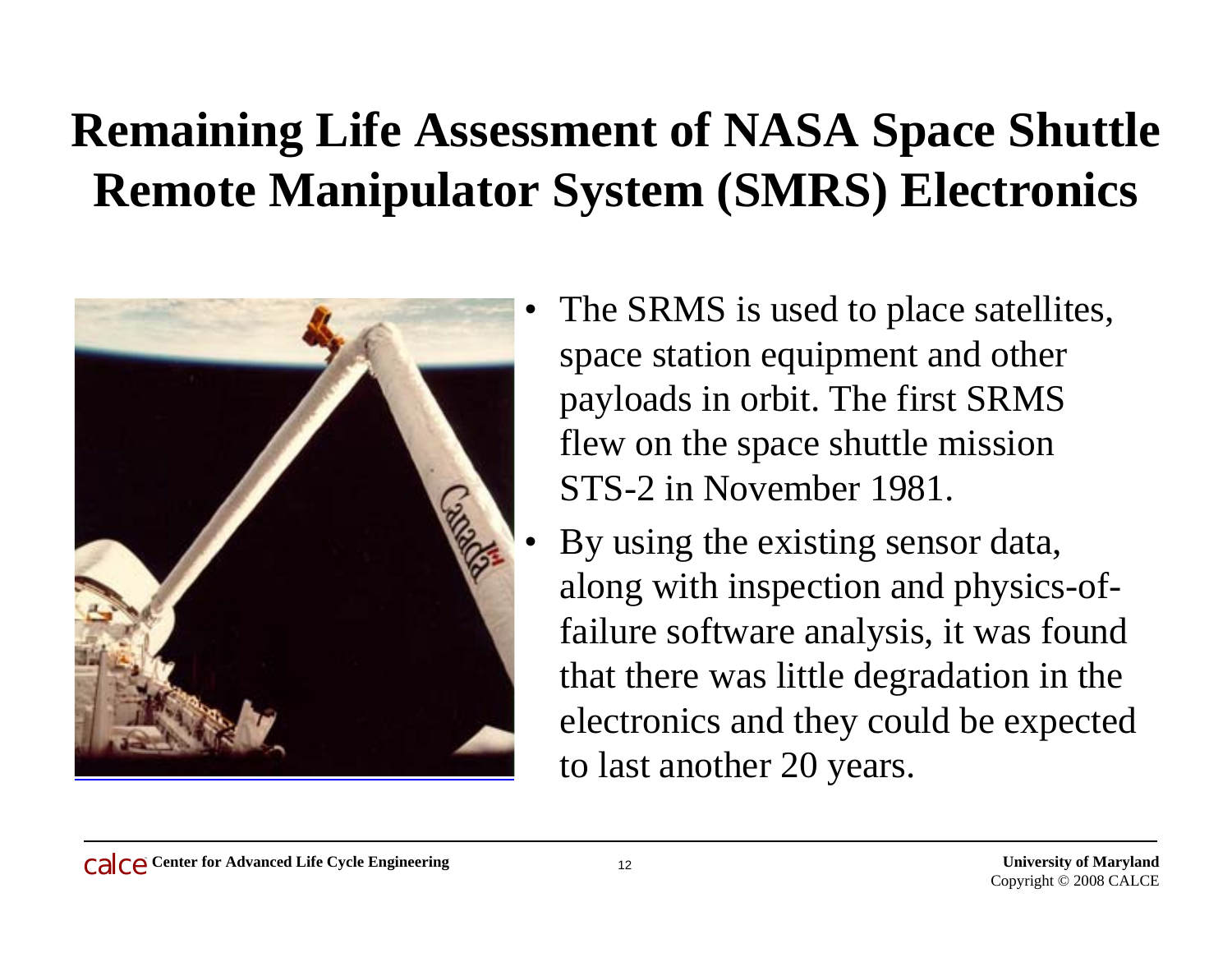### **Army AMSAA –CALCE Project Two Year Demonstration System**



- • The objective of this project was to demonstrate predictive capabilities for the remaining life of electronic components mounted in military vehicles.
- • The project centered around exposing test boards with electronic components mounted on them to on and off road terrain.
- • Field failures agreed quite well with the predicted failure using the monitored PWB strain and existing CALCE failure models.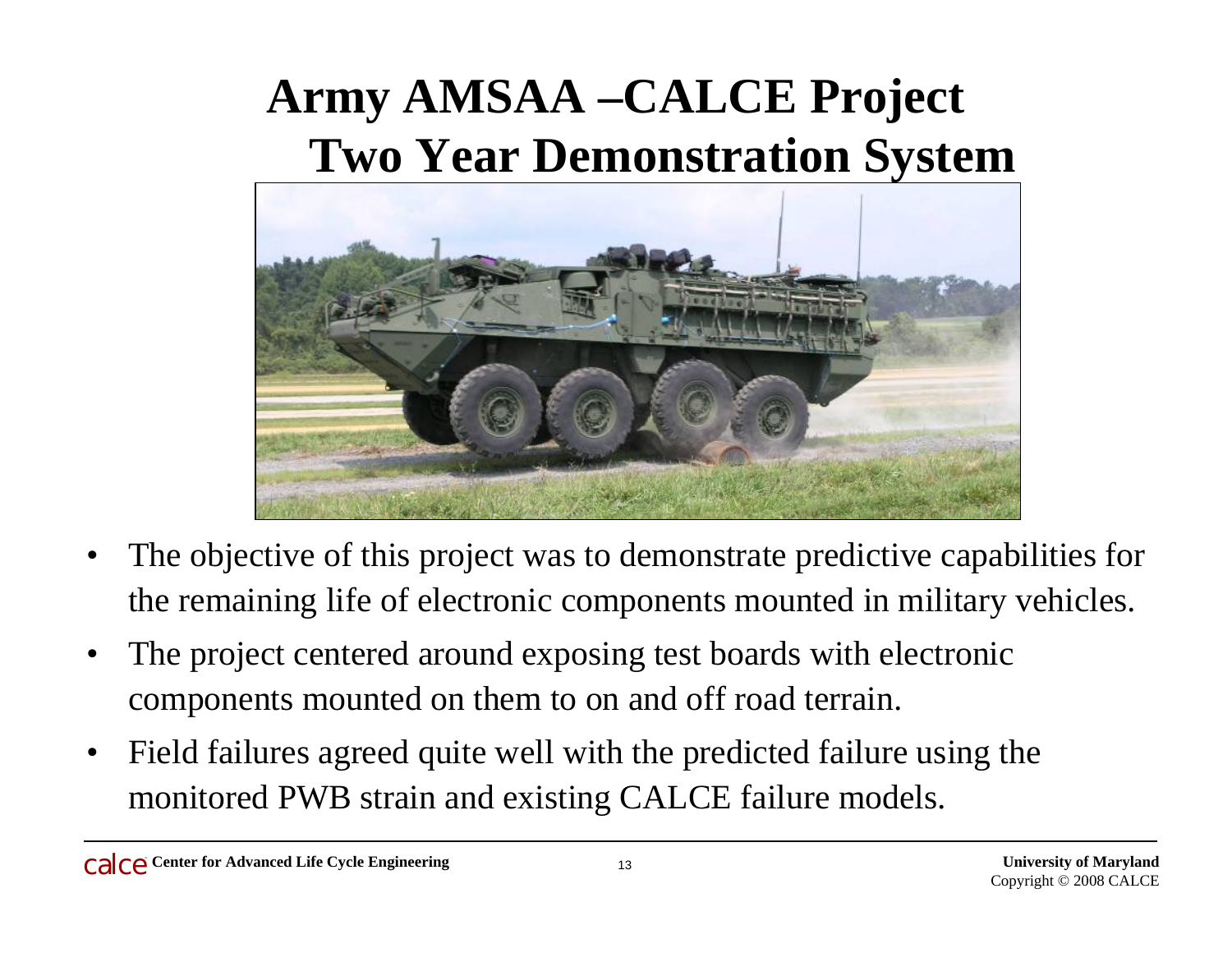#### **Considerations for Data-Driven PHM**

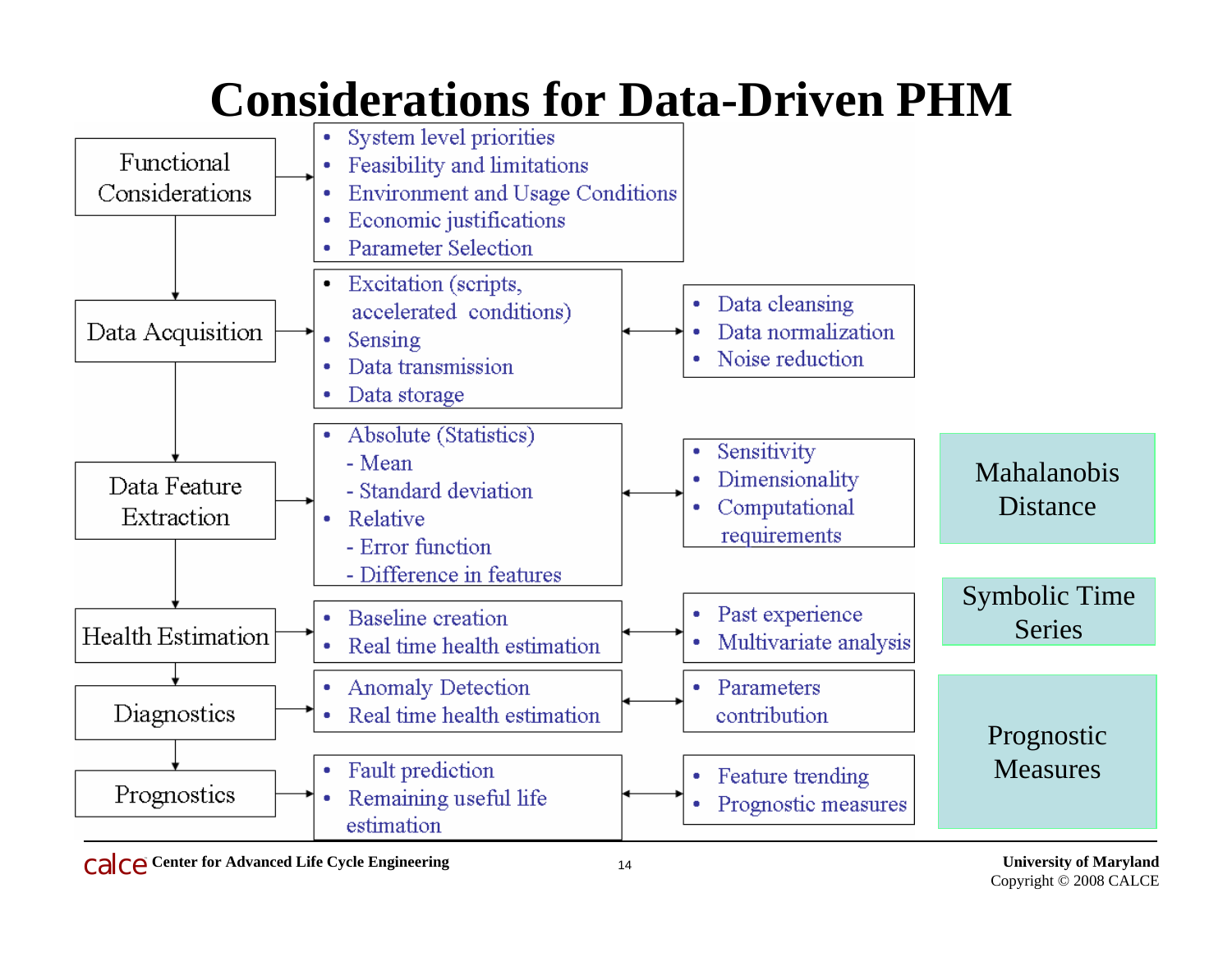# **Case Study: Data Driven Approach**

- Computers are complex electronics systems and can be used as a test vehicle for developing robust prognostics methodologies.
- A baseline was generated using 10 new computers.
- A total of 72 experiments were conducted.
- Duration of data collection at each setup was approximately three hours.

| <b>Environmental conditions</b>                                                                                                                                                                                                                                                                                                                              | Parameters identified for health                                                                                                                                                                                                 |
|--------------------------------------------------------------------------------------------------------------------------------------------------------------------------------------------------------------------------------------------------------------------------------------------------------------------------------------------------------------|----------------------------------------------------------------------------------------------------------------------------------------------------------------------------------------------------------------------------------|
| 5°C with uncontrolled Relative                                                                                                                                                                                                                                                                                                                               | monitoring                                                                                                                                                                                                                       |
| <b>Humidity</b><br>$25^{\circ}$ C with 55% RH<br>2.<br>$25^{\circ}$ C with 93% RH<br>3.<br>$50^{\circ}$ C with 20% RH<br>4.<br>$50^{\circ}$ C with 55% RH<br>5 <sub>1</sub><br>6. $50^{\circ}$ C with 93% RH<br><b>Usage Levels</b><br>L1: Benign<br>1.<br>L2: Low<br>$2_{1}$<br>3. L <sub>3</sub> : Medium<br>L4: High<br>4.<br><b>Three Power Settings</b> | - Device information<br>• fan speed, LCD brightness<br>- Thermal information<br>• CPU temp, motherboard temp,<br>graphics card temp<br>- Performance management<br>information<br>• %CPU usage, %C1, %C2, %C3,<br>% CPU throttle |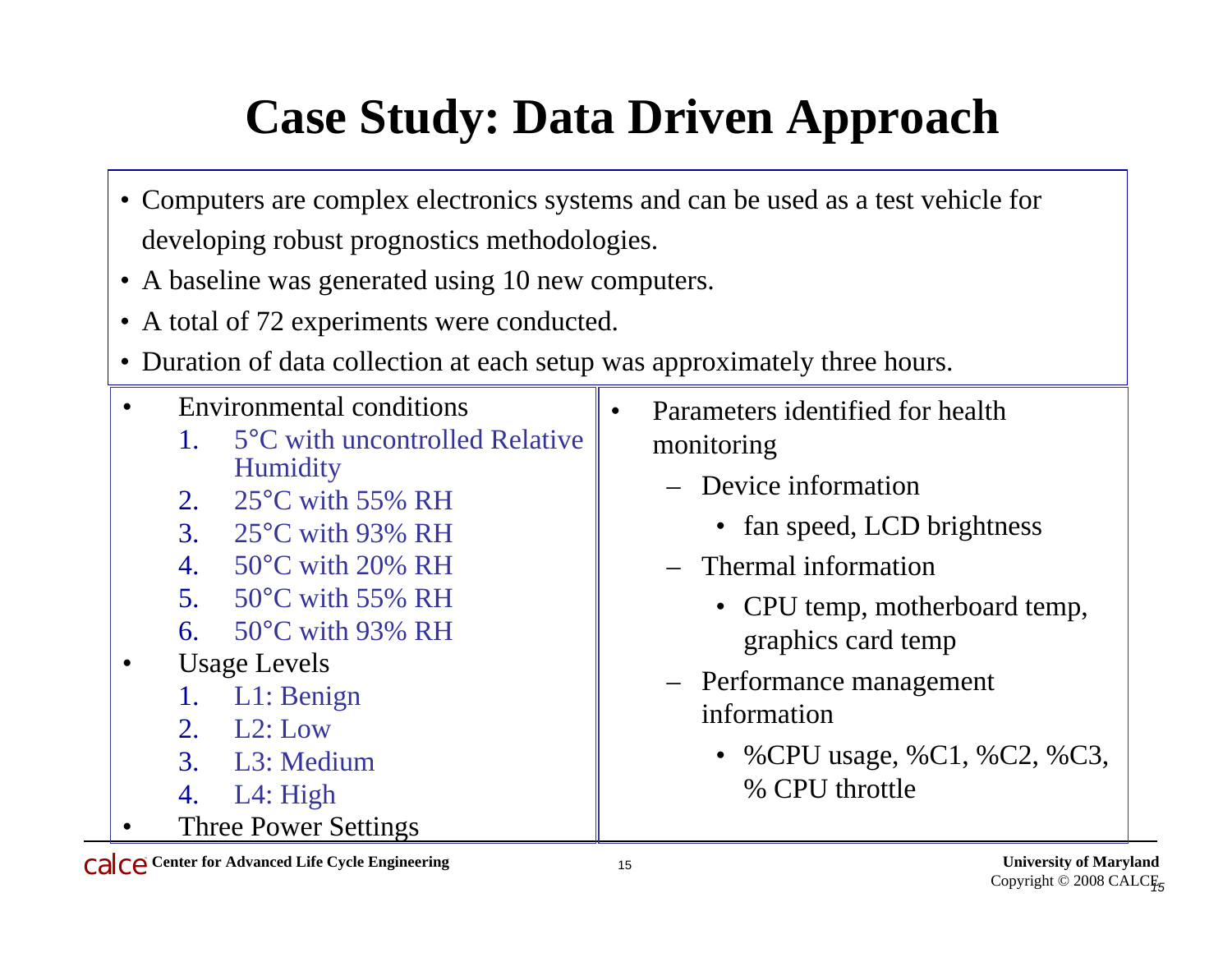## **Comparison of Mahalanobis Distance (MD) Values for Normal and Abnormal Systems**



| Stats (Model A) | <b>Normal</b> | <b>Abnormal</b> |
|-----------------|---------------|-----------------|
| Mean of MD      | 0.83          | 10.72           |
| Std.dev of MD   | 1.16          | 3.13            |

- • The data from the 10 new computers used to form the baseline.
- • Utilizing the correlations between the measured parameters MD reduces the multivariate data to a univariate data.
- • An NTF computer (Abnormal) was tested and the same parameters were recorded as for the baseline computers.
- $\bullet$  The MD values for the Abnormal system showed faulty behavior at time zero.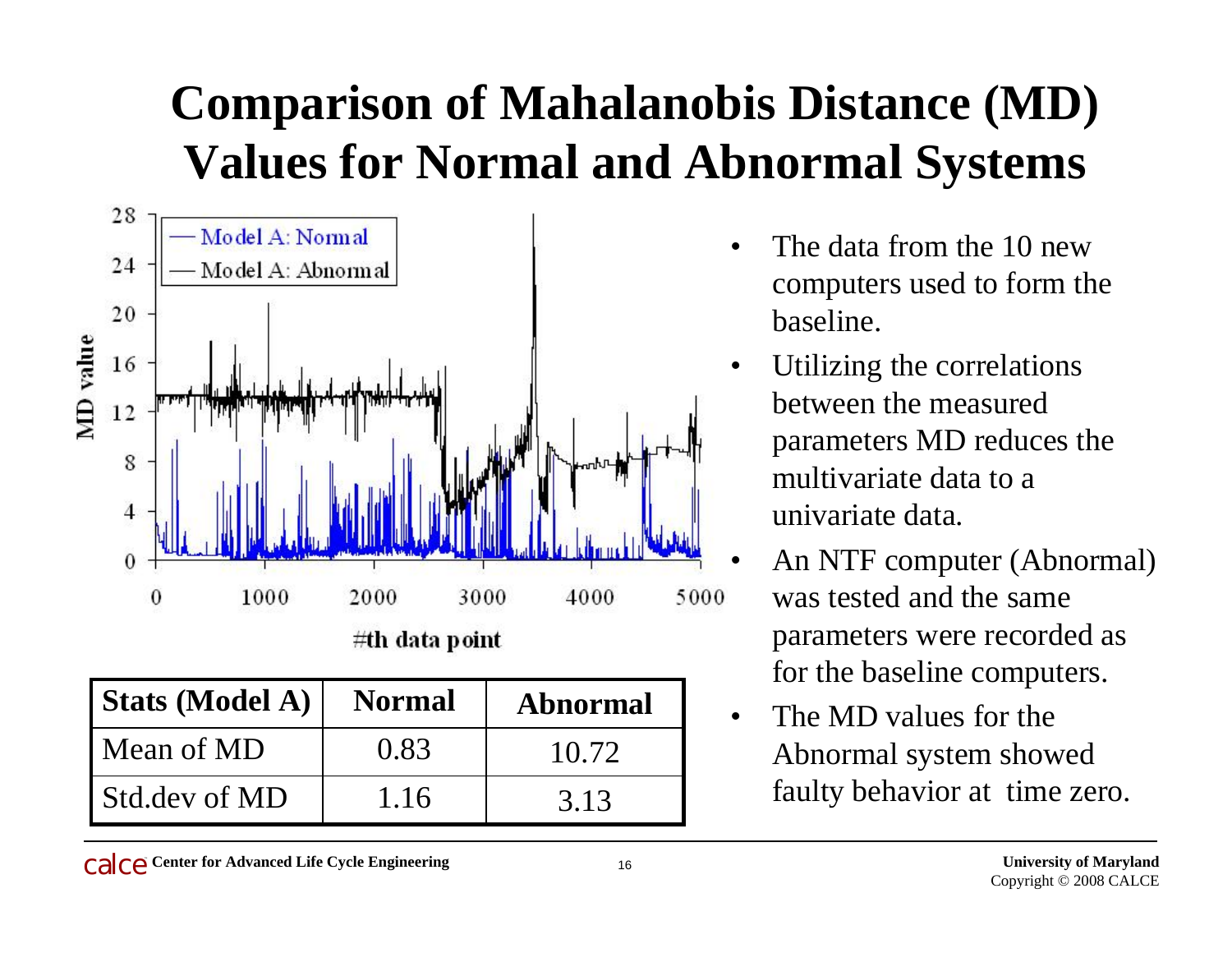## **Comparison of Histogram of MD Values**



- Mahalanobis Distance<br>• Test computer shows different<br>distribution of MD values as<br>compared to baseline computer
- • This demonstrates the test computer has different signature

• 3-parameter lognormal distribution fit for the baseline MD value and more than 95% data is covered by the distribution

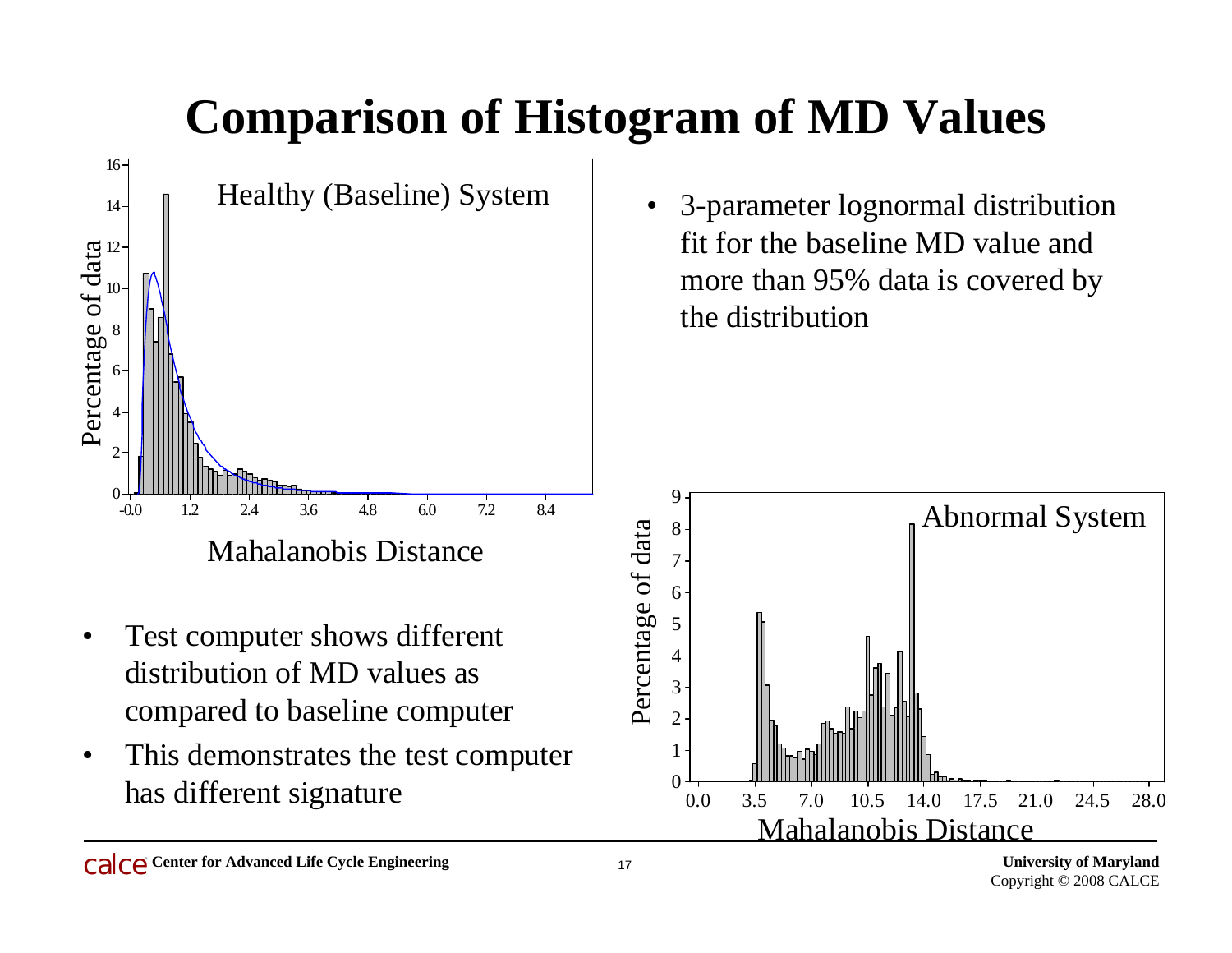#### **Principal Component Analysis**

- Principal Components Analysis (PCA) is used in a wide array of applications to reduce a large data set to a smaller one while maintaining the majority of the variability present in the original data.
- Two statistical indices, the Hotelling Squared  $(T^2)$  and squared prediction error (SPE) are used in the PCA.
- The SPE statistic is related to the residuals of process variables and is a reliable indicator to a change in the correlation structure.
- The Hotelling  $T^2$  score measures the Mahalanobis Distance from the projected sample data point to the origin in the signal space defined by the PCA model.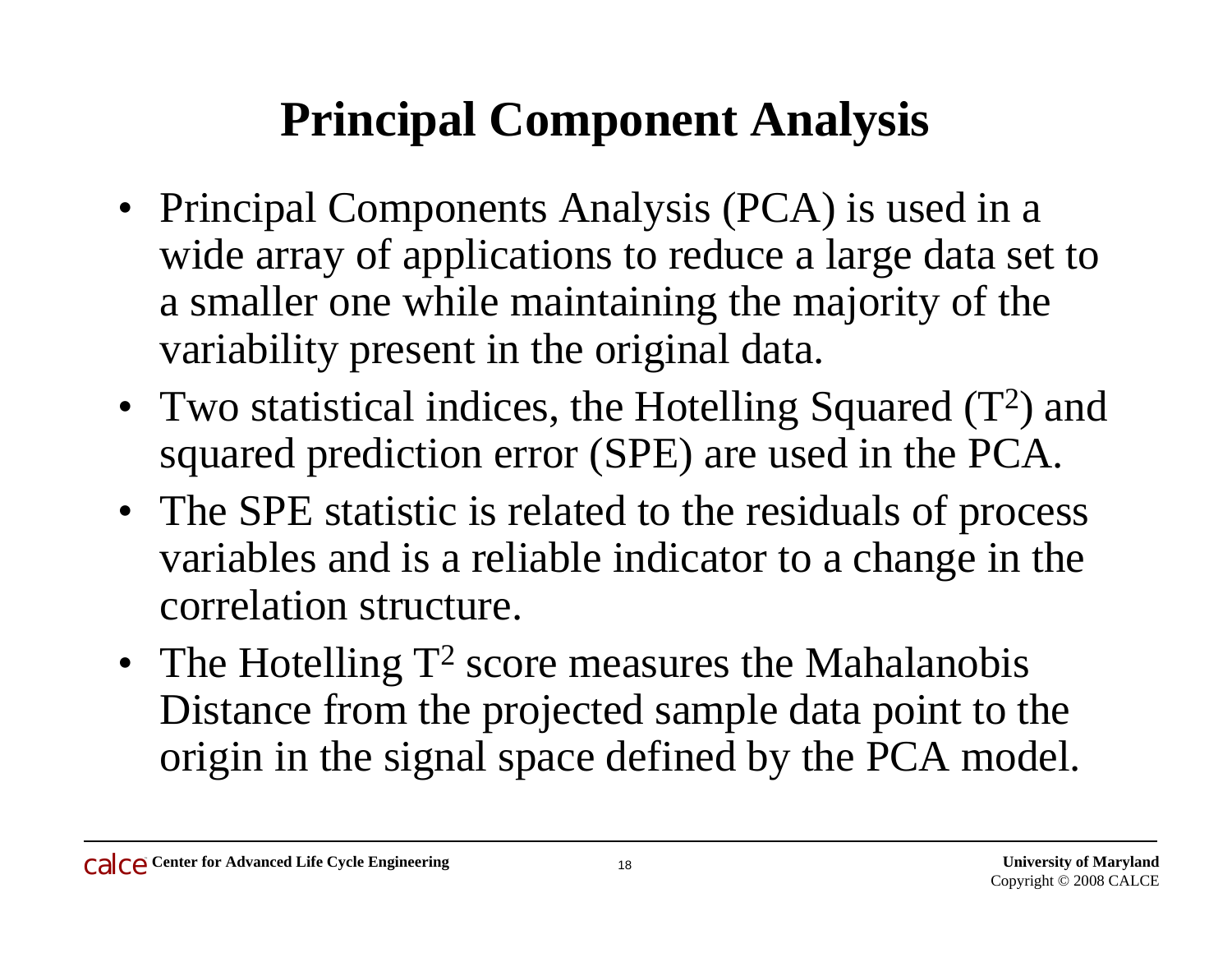## **Projection Pursuit: Analysis Results – <sup>T</sup><sup>2</sup>**

- • Tested a computer showing abnormal behavior against a baseline.
- From the  $T^2$  analysis, test computer shows a distinction from the baseline data
- • The contribution plot identifies the fan speed as the dominant parameter that contributes to the shift from the baseline.

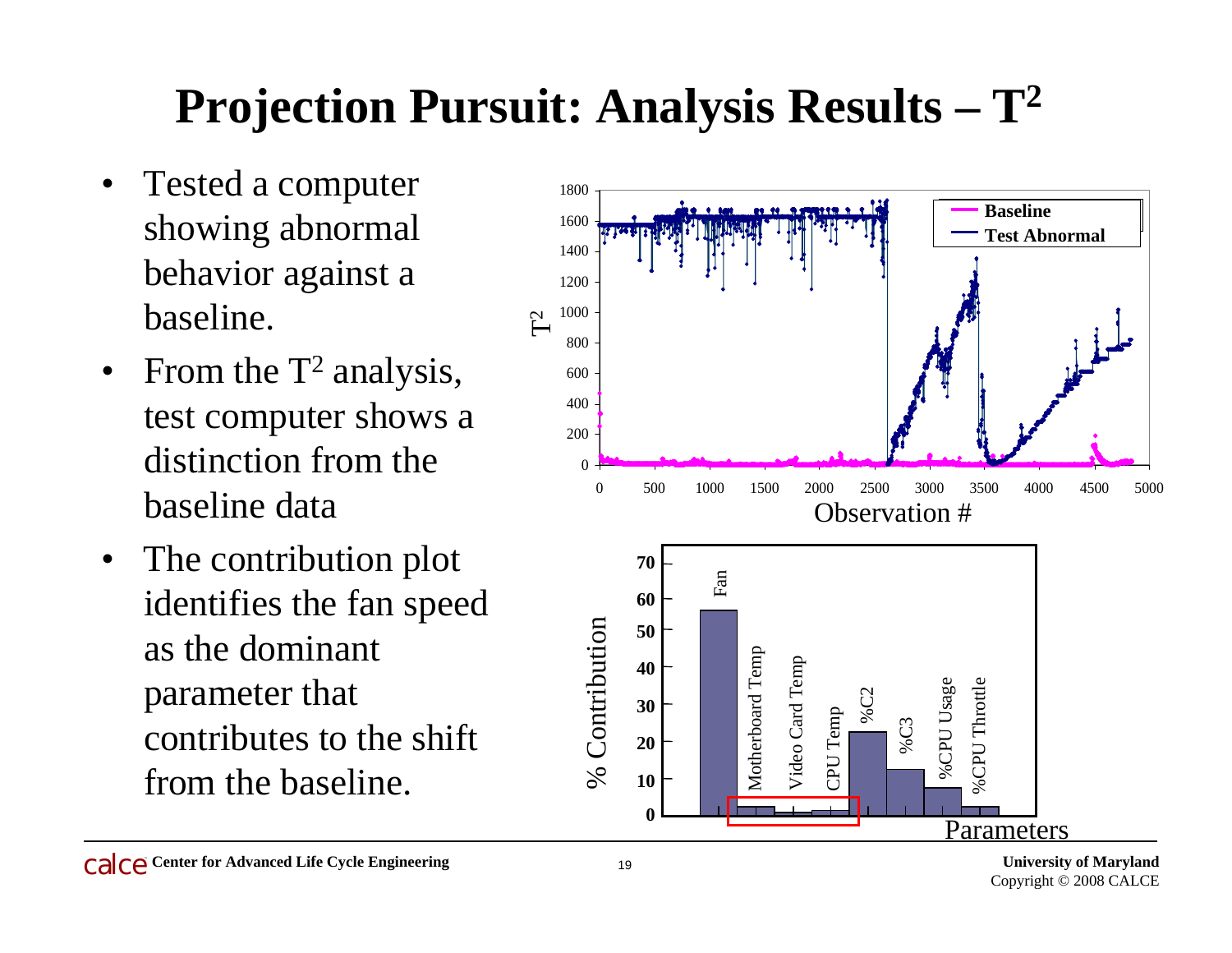## **Projection Pursuit: Analysis Results - SPE**

- The SPE feature also classifies the test computer as different from the baseline.
- All temperatures are dominant in the residual space and are identified as the influencing factors for the fan speed.

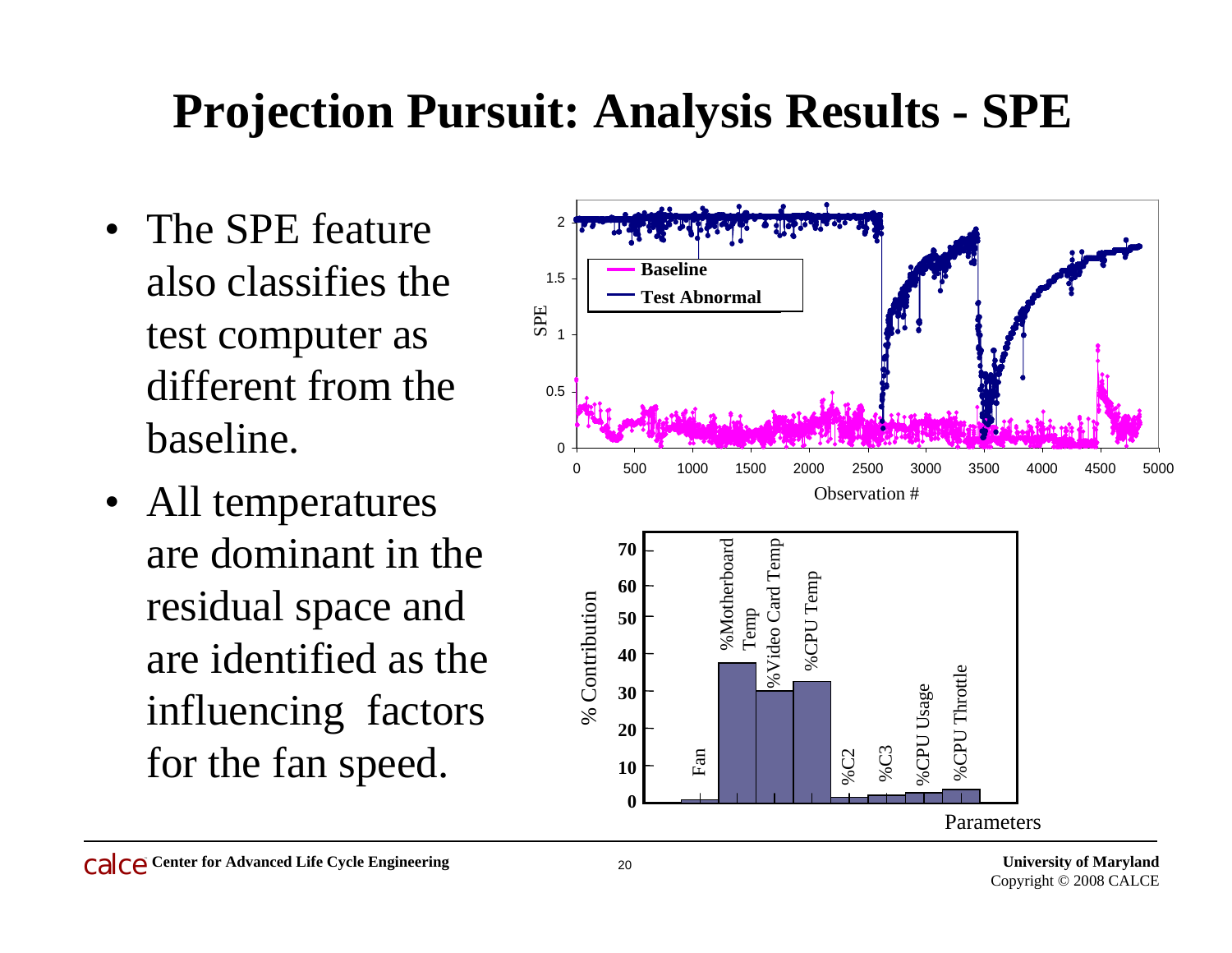## **Prognostics Health Monitoring Enabled Logistics Decisions for Aircraft Carrier**

Wireless transfer of mission usage data



- •Assess level of aircraft maintenance
- •Prioritize maintenance jobs
- Update launch schedule
- •Manage deck effectively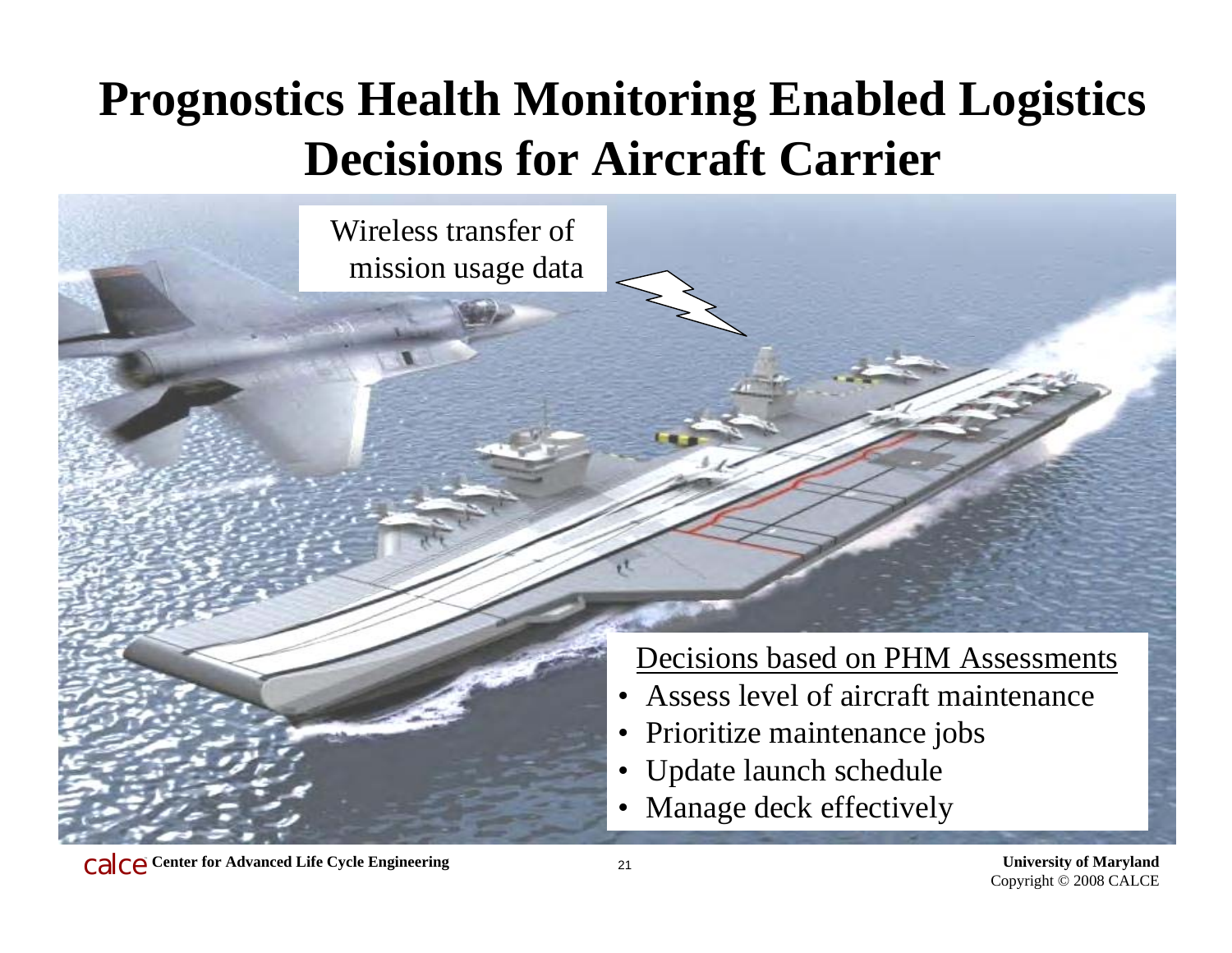#### **Conclusions**

- • Prognostics using approaches including PoF based life consumption monitoring, data trending and analysis, and use of canaries can be achieved.
- • Prognostics and health monitoring provides advanced warning of failure or abnormal behavior and thereby helps determine the mission readiness and availability of the product.
- • Assessment of remaining life helps drive the cost effective logistics decisions.
- • Condition based maintenance can be implemented with the help of health monitoring and prognostics technologies.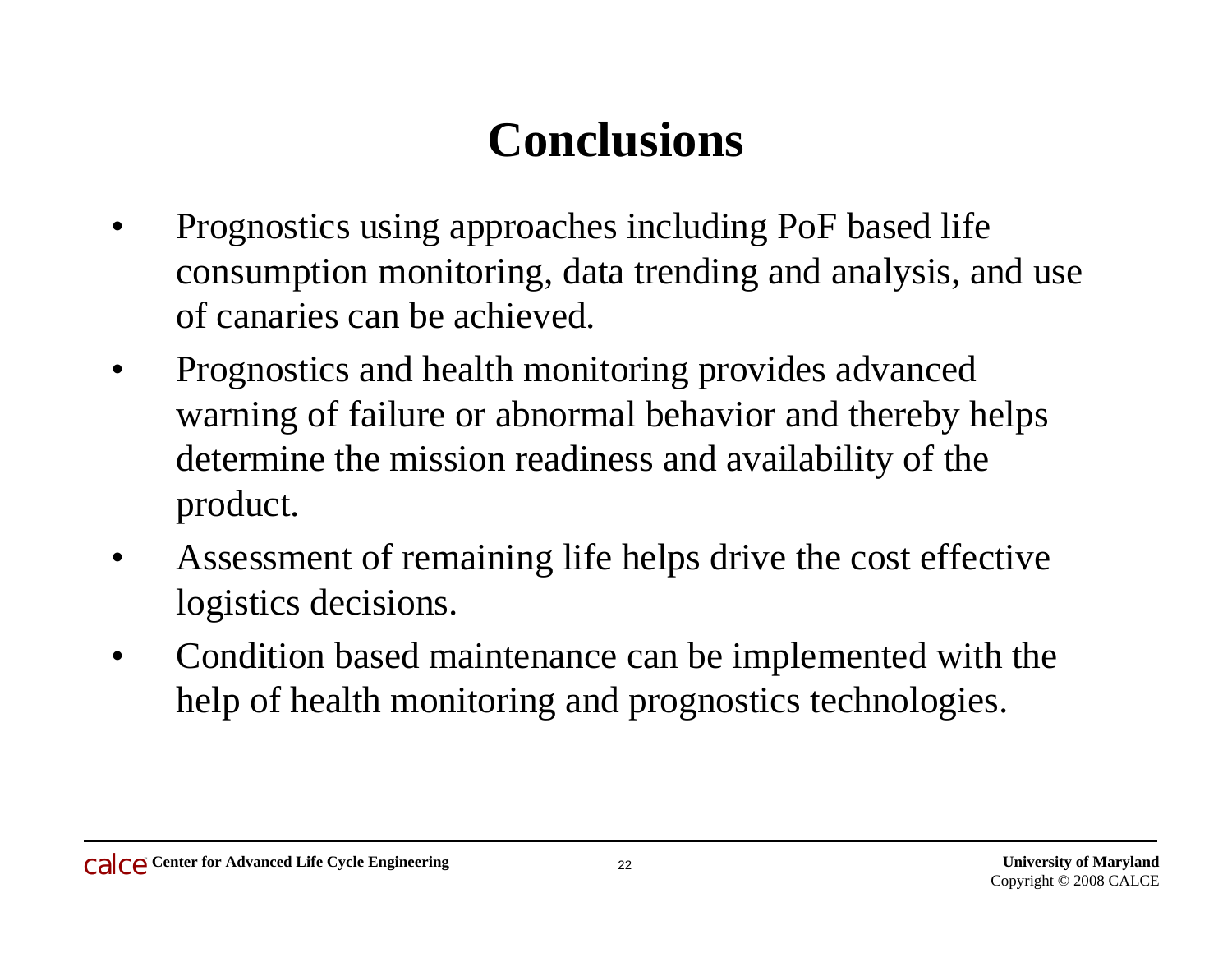## **CALCE**

CALCE founded in 1987 is dedicated to providing a knowledge and resource base to support the development and sustainment of competitive electronic products and systems.

Focus areas:

- •Physics of failure
- •Design for reliability
- Accelerated testing
- •**Qualification**
- •Supply chain management .
- •**Obsolescence**
- •Prognostics

Personnel:

- 21 research faculty
- 6 technical staff
- 60+ PhD students
- •30+ MS students
- •11 visiting scholars

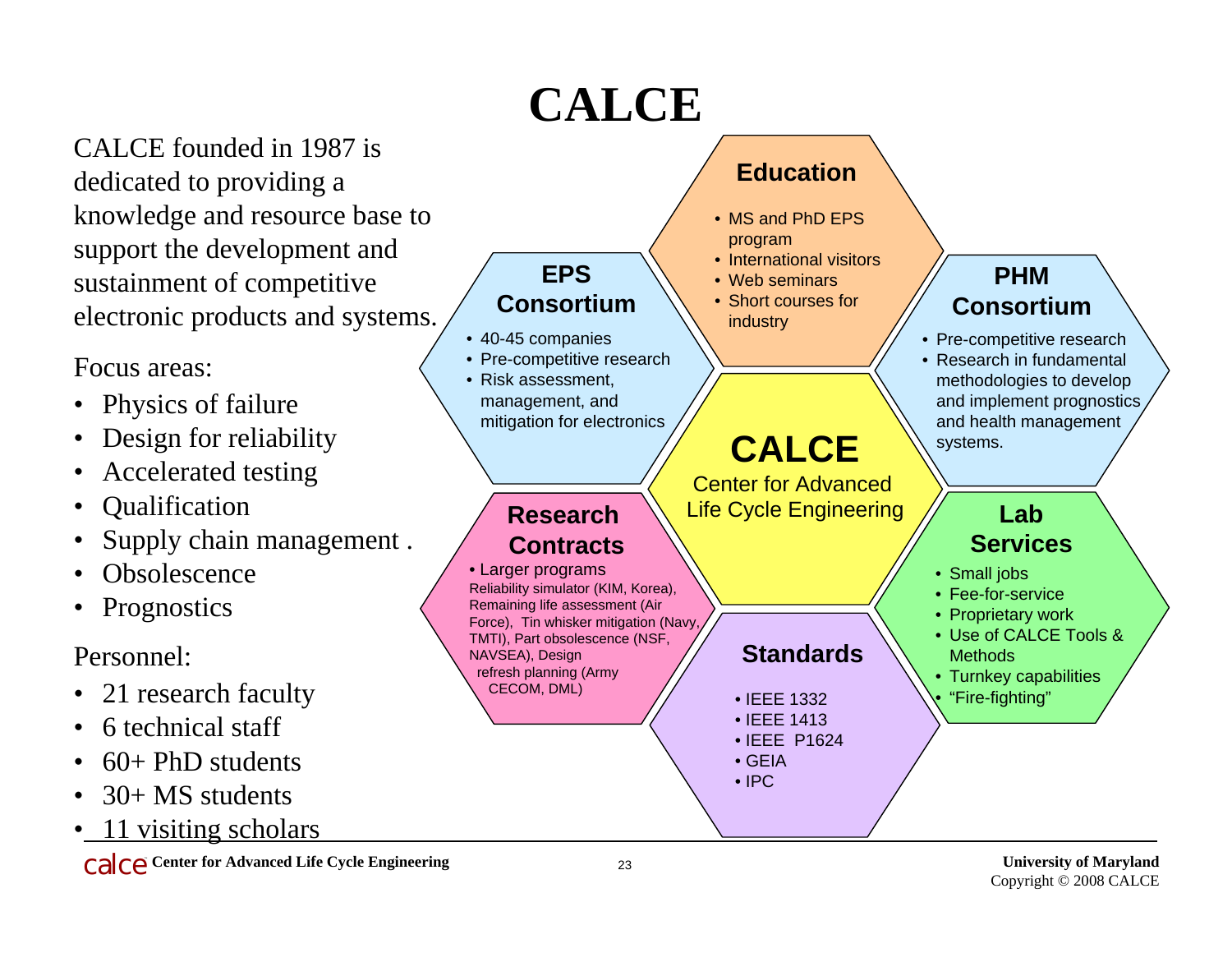## **CALCE Research Focus in PHM**

- Developing the capability to learn from data, detect changes in real-time and predict the future performance of electronic systems.
- Integrating the center's expertise in reliability and physics of failure (PoF) of electronic components into hybrid data driven models for autonomous system prognostics and diagnostics.
- $\bullet$  Researching and developing prognostic and health management technologies that will enable autonomous fault diagnostics and prognostics in electronic systems such that reliability mitigations can be implemented.